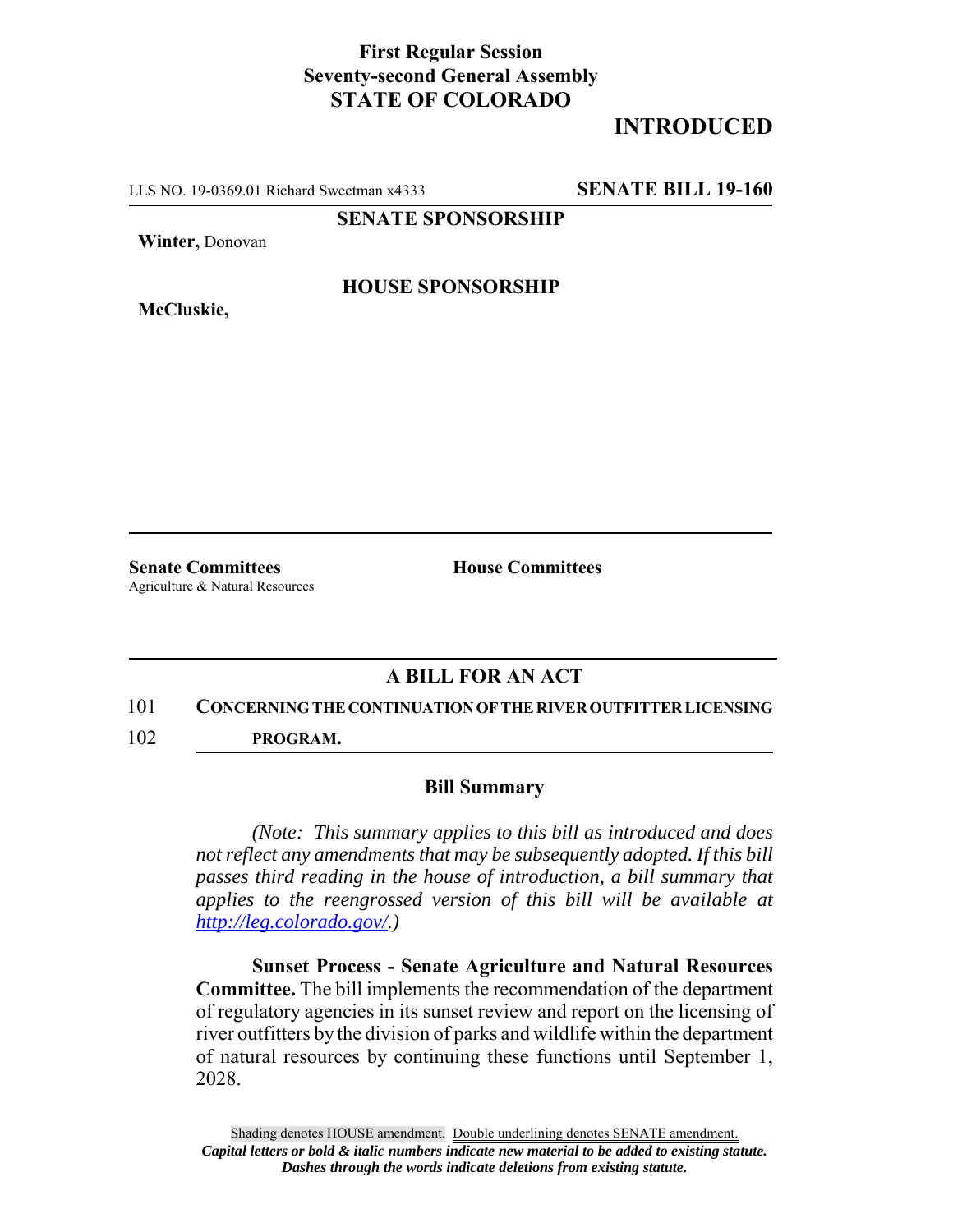The bill exempts the training of guides, trip leaders, and guide instructors from the authority of the private occupational schools division in the department of higher education.

The bill requires the parks and wildlife commission to promulgate rules to establish insurance requirements for vehicles used by river outfitters.

 *Be it enacted by the General Assembly of the State of Colorado:* **SECTION 1.** In Colorado Revised Statutes, 24-34-104, **repeal** 3 (17)(a)(IV); and **add** (29)(a)(V) as follows: **24-34-104. General assembly review of regulatory agencies and functions for repeal, continuation, or reestablishment - legislative declaration - repeal.** (17) (a) The following agencies, functions, or both, are scheduled for repeal on September 1, 2019: (IV) The licensing of river outfitters through the parks and wildlife commission and the division of parks and wildlife in accordance 10 with article 32 of title 33, C.R.S.; (29) (a) The following agencies, functions, or both, are scheduled for repeal on September 1, 2028: **(V)** THE LICENSING OF RIVER OUTFITTERS THROUGH THE PARKS AND WILDLIFE COMMISSION AND THE DIVISION OF PARKS AND WILDLIFE IN ACCORDANCE WITH ARTICLE 32 OF TITLE 33. **SECTION 2.** In Colorado Revised Statutes, **amend** 33-32-112 as 17 follows: **33-32-112. Repeal of article.** This article ARTICLE 32 and the licensing function of the division are repealed, effective September 1, 20 2019. Prior to such termination 2028. BEFORE THE REPEAL, the licensing 21 function shall be reviewed as provided for in IS SCHEDULED FOR REVIEW 22 IN ACCORDANCE WITH section 24-34-104. C.R.S.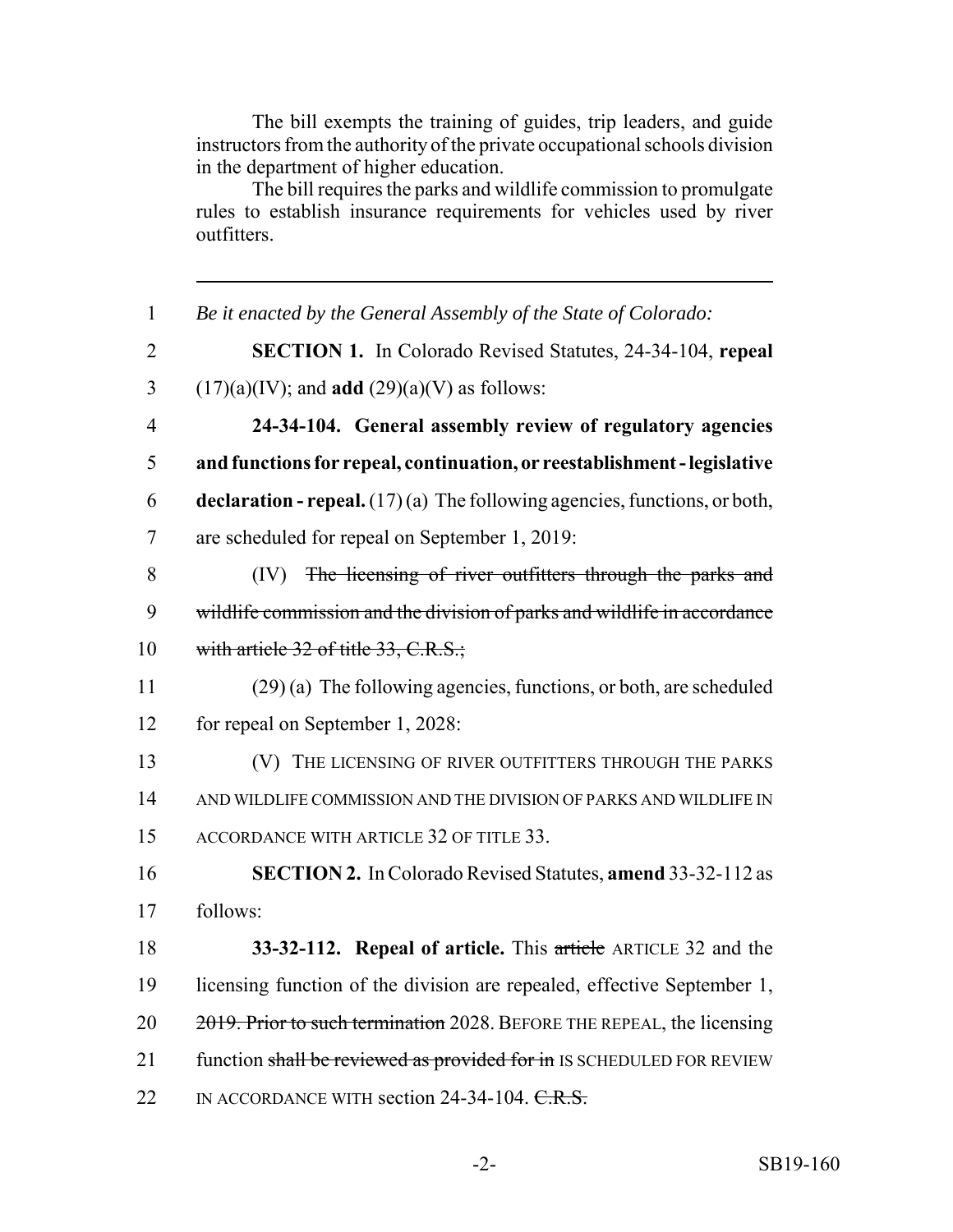| $\mathbf{1}$   | <b>SECTION 3.</b> In Colorado Revised Statutes, 23-64-104, amend           |
|----------------|----------------------------------------------------------------------------|
| $\overline{2}$ | (1) introductory portion and (1)(p); and <b>add</b> (1)(q) as follows:     |
| 3              | <b>Exemptions.</b> (1) The following educational<br>$23-64-104.$           |
| $\overline{4}$ | institutions and educational services are exempt from the provisions of    |
| 5              | this article 64:                                                           |
| 6              | (p) Yoga teacher training courses, programs, and schools; AND              |
| 7              | (q) TRAINING OF GUIDES, TRIP LEADERS, AND GUIDE INSTRUCTORS                |
| 8              | BY RIVER OUTFITTERS LICENSED PURSUANT TO SECTION 33-32-104.                |
| 9              | <b>SECTION 4.</b> In Colorado Revised Statutes, amend 33-32-103 as         |
| 10             | follows:                                                                   |
| 11             | 33-32-103. Powers and duties of the commission - rules.                    |
| 12             | (1) The commission shall promulgate rules to:                              |
| 13             | (a) Govern the licensing of river outfitters;                              |
| 14             | (b) to Regulate river outfitters, guides, trip leaders, and guide          |
| 15             | instructors;                                                               |
| 16             | (c) to Ensure the safety of associated river-running activities;           |
| 17             | (d) to Establish guidelines to enable a river outfitter, guide, or trip    |
| 18             | leader to make a determination that the condition of the river constitutes |
| 19             | a hazard to the life and safety of certain persons; and                    |
| 20             | (e) ESTABLISH INSURANCE REQUIREMENTS FOR VEHICLES USED BY                  |
| 21             | RIVER OUTFITTERS; AND                                                      |
| 22             | (f) to Carry out the purposes of this article ARTICLE 32.                  |
| 23             | (2) The commission may promulgate rules specifically outlining             |
| 24             | the procedures to be followed by the commission and by the enforcement     |
| 25             | section of the division in the event of a death or serious injury during a |
| 26             | regulated trip.                                                            |
| 27             | (3) The commission shall e-mail a notice of every proposed rule            |